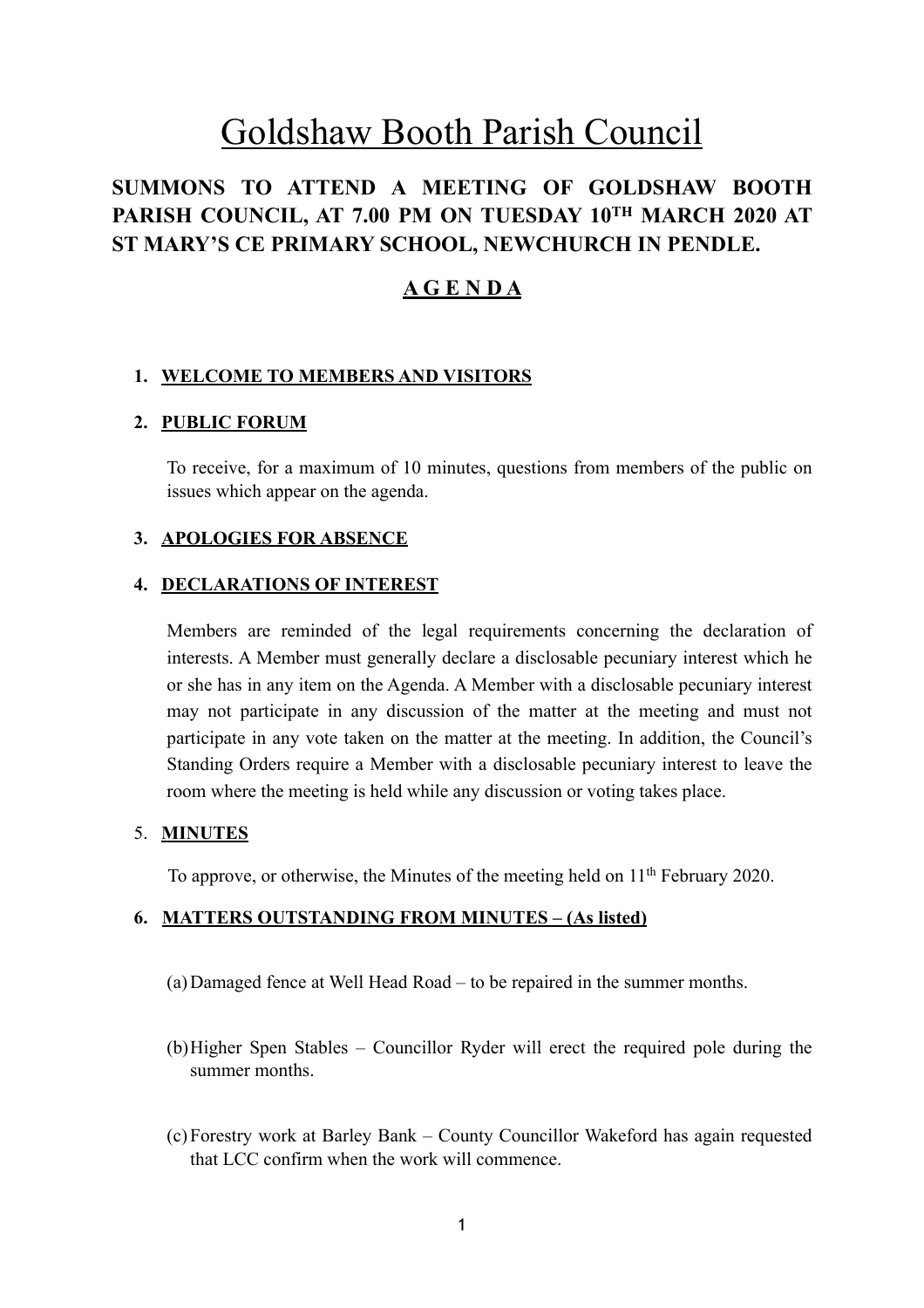(d)Identify suitable locations for dog fouling signs from PBC – Councillor Donovan.

(e)Credit Union for interest rates for donation – Clerk.

#### 7. **REPORTS FROM CHAIRMAN AND PARISH COUNCILLORS**

To receive reports from the above.

#### **8. 106 MONIES**

This regular monthly item is intended for members to identify and formulate a list of projects for consideration in respect of future expenditure relating to the Section106 monies. Quotations have been obtained for some replacement play equipment and are still being sought for a Wooden Pavilion and Heritage style lampposts. Unfortunately, the Pocket Parks Funding bid has now been assessed and the Parish Council was unsuccessful in their bid. Members are asked to discuss and agree the amount that will now be allocated to the replacement and refurbishment of the play areas.

#### **9. DEFIBRILLATORS FOR SPENBROOK AND SABDEN FOLD**

Councillor Donovan will update members on the success or otherwise of the Councils bid to Barrowford & Western Parishes Committee for the defibrillators. The Clerk has submitted a further funding bid to LCC for a contribution of £500 towards a defibrillator and has provided members with the information obtained from North West Ambulance Service. If funding is agreed, members are asked to decide on suitable machines.

#### **10. WEBSITE UPDATE**

Councillor Cronshaw will update members on progress with the new website.

#### **11.FOOTPATH 20 PROPOSED DIVERSION – REF: 13/13/0531P**

Members are asked to discuss the above footpath diversion. If the diversion order is granted, the existing public right of way would be extinguished and a new right of way created. The new public right of way would be 2 metres wide with no gates or stiles across it.

#### **12. PLANNING APPLICATION**

Members are asked to discuss the application below and provide their observations/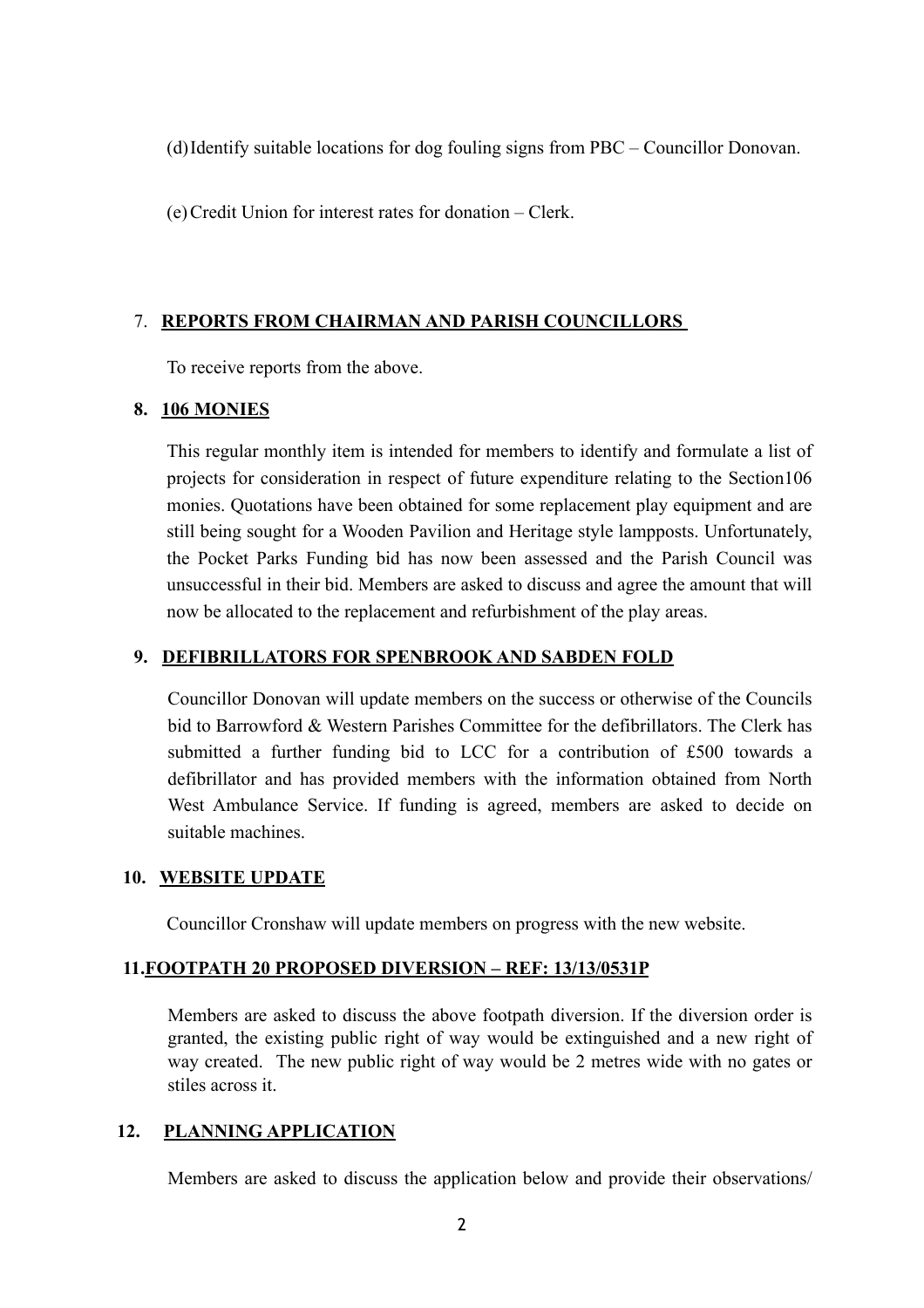objections. Full details can be found on the planning portal at Pendle Borough Council website.

#### **APPLICATION: 20/0119/PIP**

**PROPOSAL:** Permission in Principle: Erection of up to four dwellings.

 **LOCATION:** Land to the East of Osborne Terrace, Osborne Terrace, Newchurch in Pendle.

**APPLICANT:** Mr Steve Fisher. (Address provided in Scotland).

#### **13.ANNUAL PARISH MEETING**

Members are asked to continue discussions and finalise details in connection with the meeting.

#### **14. ZURICH INSURANCE**

The Parish Council has been in a long term agreement with Zurich Insurance which ends this year. The renewal premium for 2020 is £536.90 with the recent addition of the mower. The 3 year agreement renewal premium would be £519.83 and the 5 year agreement renewal premium £502.80. Entering into a long term agreement reduces the price of the policy based on loyalty. Members are asked to agree the term.

#### **15.BALSAM BASHING DAY**

Members are asked to discuss if they still wish to have a Himalayan balsam bashing day in April.

#### **16.BEST KEPT VILLAGE COMPETITION**

Members are asked to agree if they are to enter the BKV competition and appoint the coordinators for the competition.

#### **17. DEVELOPMENT OF SPENBROOK MILL**

 Members are asked to discuss any progress in connection with the new development. Councillor Donovan will update members on any response from the site manager or owner.

#### **18. CCTV - GDPR**

Members are asked to agree the CCTV policy and select persons who will review the policy and view images when required. The GDPR policy will also need to be updated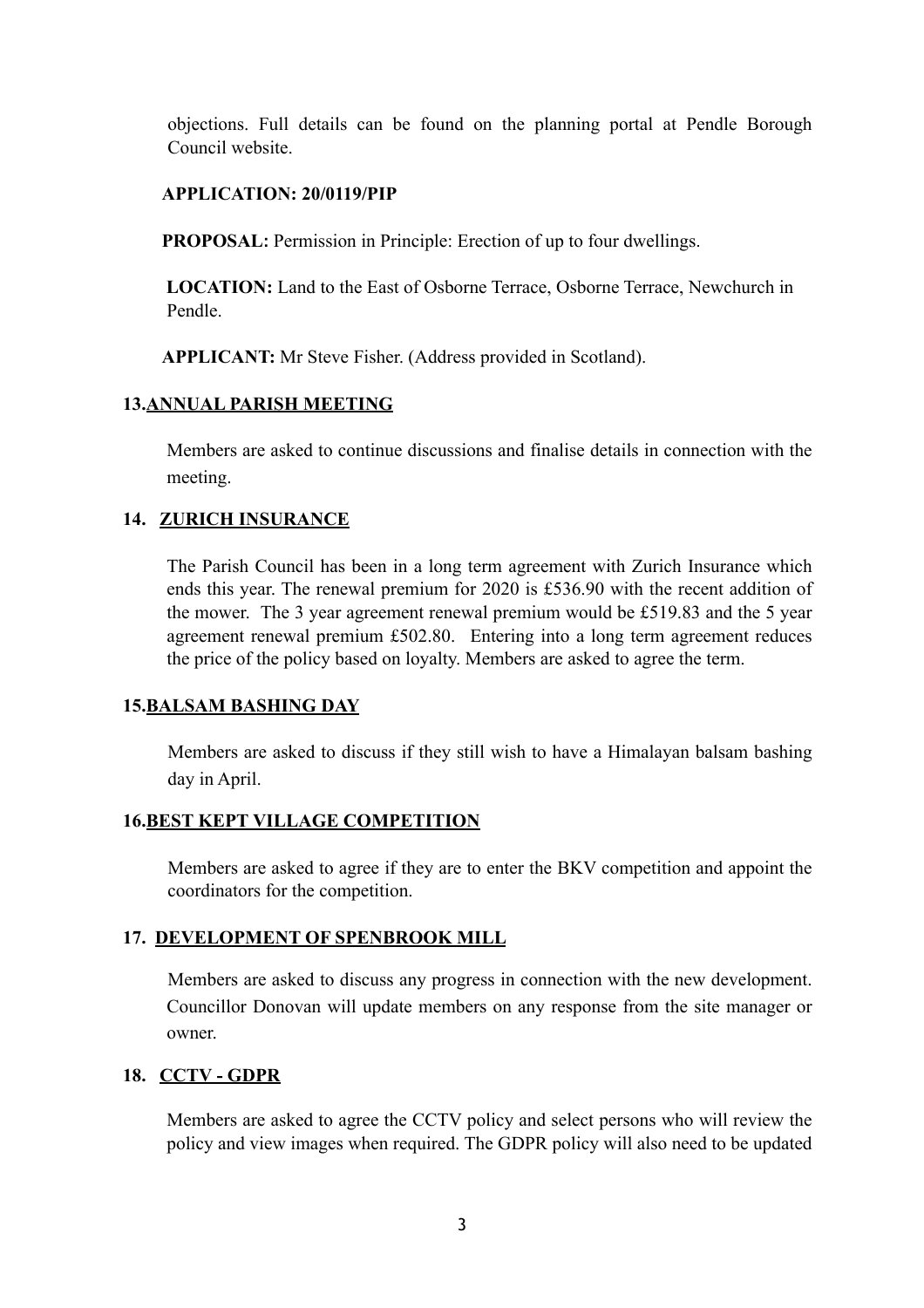and members are asked to select which Councillor will undertake this. Councillor Ryder will update members on the CCTV quotation for Spenbrook.

#### **19. SIT ON MOWER**

As mowing will commence in the near future, members are asked to agree a list of volunteers to undertake the work and agree any Health & Safety requirements. A Barley resident will deliver the training to volunteers.

#### **20. PARISH MAINTENANCE**

This regular monthly item is intended to identify any maintenance/jobs in the village which require attention. Members are asked to discuss and agree which jobs are to be undertaken during the month. Councillor Ryder will update members on the quotation for the proposed rockery in Spenbrook.

### **21. FINANCIAL TRANSACTIONS**

The financial transactions for February/March 2020 are listed for approval. Any items for payment received after the publication of the agenda will be presented at the meeting.

| <b>AMOUNT</b> | <b>PAYEE</b>          |
|---------------|-----------------------|
| 249.90        | J Sutcliffe           |
| 62.60         | <b>HMRC</b>           |
| 75.00         | Parish Magazine       |
| 65.00         | Payroll Administrator |
| 67.58 DD      | <b>Water Plus</b>     |
| 450.00        | C. Hill - Noticeboard |
| 970.08        |                       |

#### **EXPENDITURE**

#### **SUMMARY**

| Balance $B/F$ 01.04.19 | 451543   |
|------------------------|----------|
| Receipts to $29.02.20$ | 49771.62 |